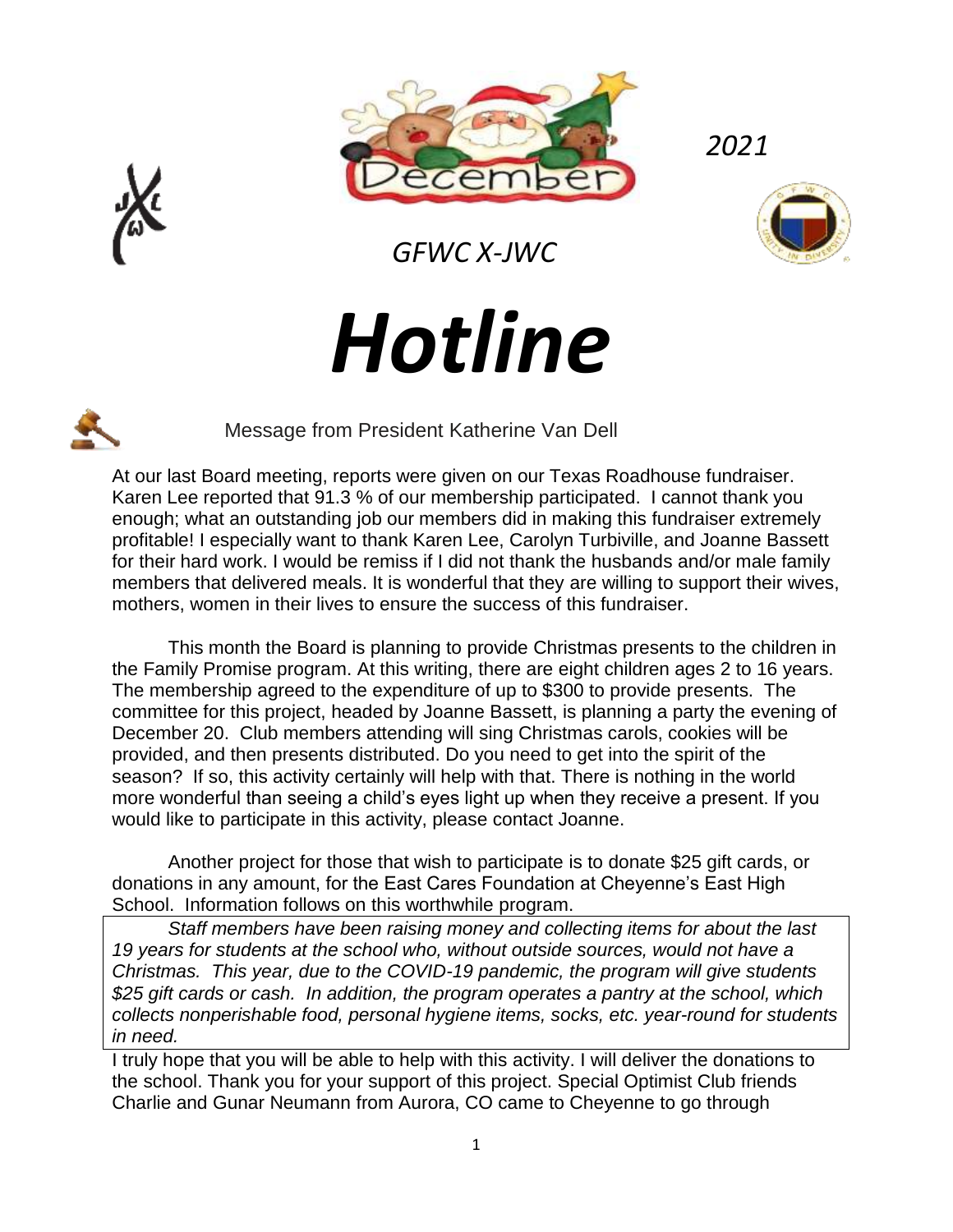Christmas House and in visiting with them about our on-going projects, Charlie donated \$25 to purchase a gift card for the East Cares Foundation. I am proud to be a member of the Optimist International Foundation. *The OI Mission Statement is – By providing hope and positive vision, Optimists bring out the best in youth, our communities and ourselves.* 

December started out with a bang like so many previous years. Besides being a member of our wonderful club, I am also a member of the GFWC Women's Civic League, as are Lucy Russell, Joanne Bassett, Patty Benskin, Phyllis Salzburg, Wendy Owen, and Connie Hein. The first weekend of every December is dedicated to Christmas House, the club's one annual fundraiser, which is a very busy time. This year WCLC needed additional help. Thanks to Trish Peoples, Karen Lee, Bev Campbell and Kathleen Petersen for volunteering. Your help was greatly appreciated. If there is anyone else that I missed please let me know so I can also thank you.

My sincere wish for each of you is to have a wonderful holiday season with your family and friends. Merry Christmas!!

#### **WAYS & MEANS – Karen Lee, Chairman**

X-JWC had yet another successful Texas Roadhouse Fundraiser for 2021! 91.3% of the 47 members participated either by selling tickets, working on the day of the fundraiser or making a monetary donation! Way to go ladies, I am so proud of this group.

Now for the numbers: Total this year donations, \$1,440 Total last year, \$1,467

| Carolyn Turbiville: \$362 |       |
|---------------------------|-------|
| Phyllis Duncan:           | \$250 |
| Karen Schroeder: \$145    |       |

| Total net 2021: | \$3705 |
|-----------------|--------|
| Paid to TRH:    | \$1950 |
| Grand total:    | \$5655 |
|                 |        |



**Top Donations**: **Top money/tickets:**

Carolyn Turbiville: \$1,000/53 Phyllis Duncan: \$682/36 Karen Schroeder: \$481/28

**Total net 2021: \$3705 Total net 2020: \$3041**



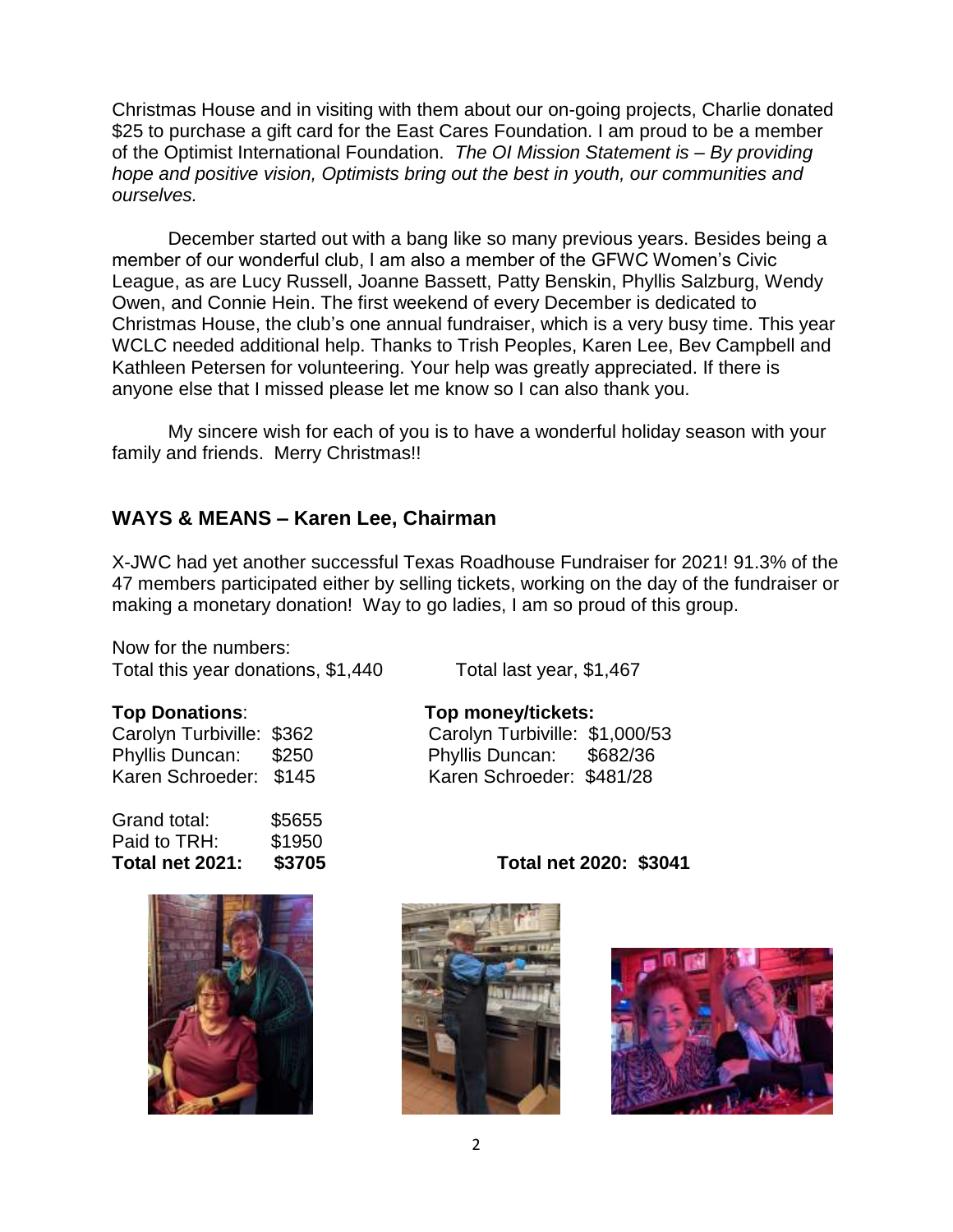





#### **EDUCATION AND LIBRARIES COMMUNITY SERVICE PROGRAM Carolyn Turbiville, Chairperson**

Have you been thinking who you might give a book to by December 26, 2021. My challenge, as Education chairman, is that each X-JWC member give a book to someone or someplace. At the general meeting, there wiil be sheet for you to find your name and write down what you have done or intend to do. If you are not going to be at the meeting, please call me or email your response. So far, 9 members have responded.



It's called reading. It's how people install new software into their brains.

 ADHD is not a learned behavior. ADHD is a medical condition. ADHD is not a discipline problem ADHD is a chemical imbalance ADHD is not a spoiled child. ADHD is a big deal.

 ADHD is not a temper tantrum. ADHD is a battle for self confidence. ADHD is not a choice. ADHD is a fight to maintain focus. ADHD is not "the easy way out". ADHD is a war between brain & body. ADHD is real.

#TRUTHABOUT ADHD

## **HEALTH AND WELLNESS COMMUNITY SERVICE PROGRAM, Nancy Krois, Chairperson**



**Thank you** to everyone who has given coats and socks the last 2 months. So far, we collected 1 child's coat and 9 women's coats. Those were added to the many coats collected last month by the First Interstate Bank downtown Coat Drive. They distributed them through the various community helping organizations. This month I will again be collecting **Coats and Socks.** December provides more opportunities

to give thanks and to circulate our blessings in our own way. This month we are faced with festive meals and snacks, so **Balance and Moderation** help us minimize the sugars and fats that overload our livers, kidneys and brains. We only have this one body and it is our **Choice** how we treat it.

Give **yourself** the **gift** of:

- Some time to recharge yourself
- Enjoyment of an old friend
- Permission to turn your phone off and turn up the music
- NO Falling: careful Outside and Inside